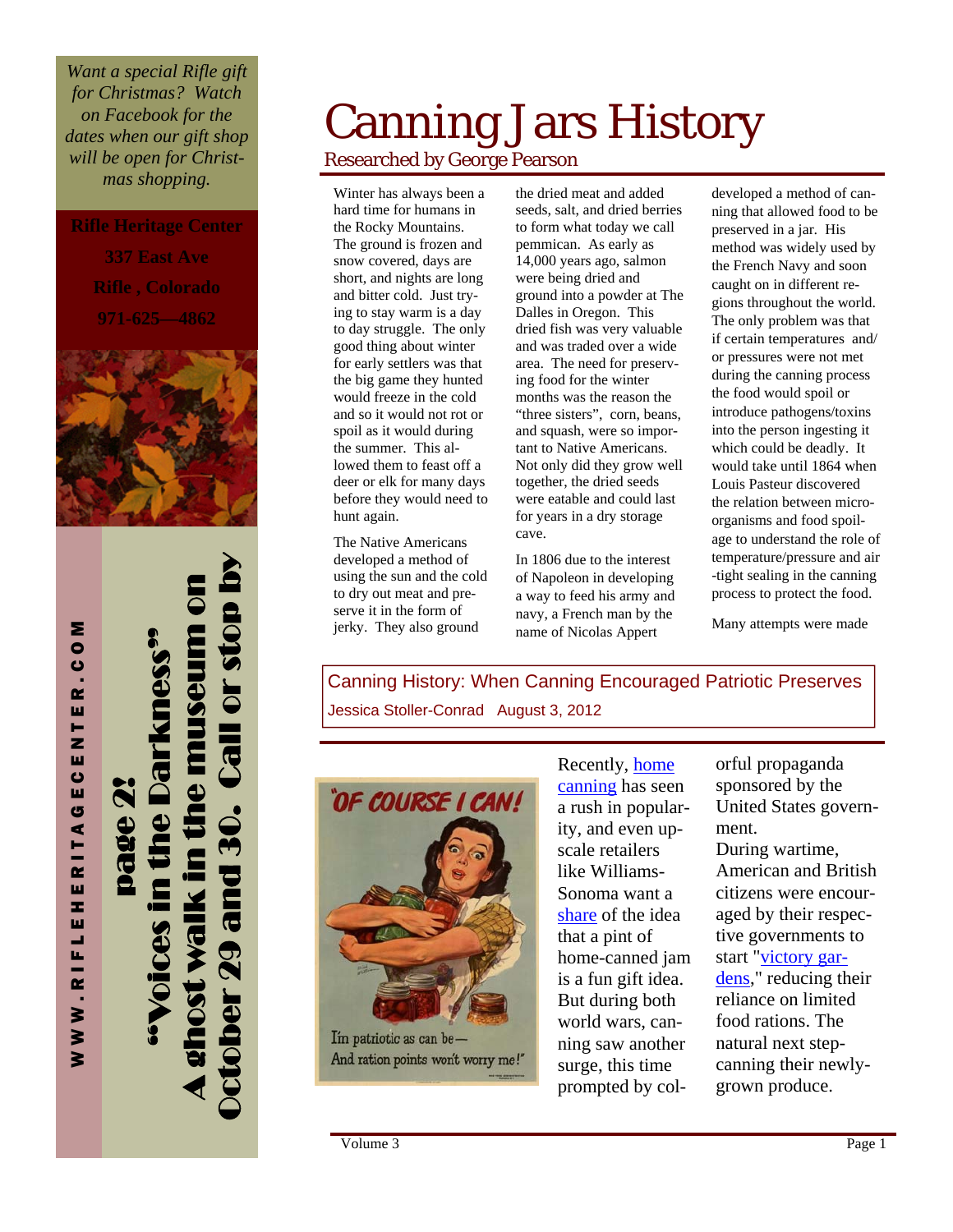### Continued from page 1

at developing an economical and safe container to use in the canning process. In 1884 the Ball brothers in Buffalo, New York began making glass home canning jars. In 1887 they moved to Muncie, Indiana to take advantage of abundant natural gas used in the manufacturing process. Millions and millions of jars later their product is still available. By the middle 1880's every mercantile store in the country carried supplies of canning jars along with other accessories such as lids, seals, racks, and tubs. The beauty of the jars was that they were reusable as long as they did not get chipped or develop a crack. Every household in the area had a supply of jars filled with fruit, vegetables, meat and fish. For many of us today it's easier to go to the grocery store and buy items off the

shelf instead of canning them ourselves but many of us have old canning jar around that we keep for storage or just to look at and remember our family history. So how old are our jars?

The easiest way to date the age of a jar is to identify the label formed into the glass on the jar. A wikiHow article published on March 29, 2019 is easily accessed at How to Date Old Ball Mason Jars and is very informative. They say "Ball mason jars are a type of home canning jar made by the Ball Corporation. The company started making mason jars back in 1880, and many people today still use these for canning, or collect the jars as a hobby. There are many ways to date old Ball mason jars, and one of the easiest is to

look at the logo. Along with the logo, you can sometimes use the color, size, and other distinguishing marks to help date a mason jar."





#### Continued from page 1

Getting folks to can at home was a way of "relieving pressure on the canning industry that was needed to preserve food for soldiers," says **[Anne Effland](http://www.fas.usda.gov/itp/agpolicy_conf_Jan2010_bios.asp)**, a U.S. Department of Agriculture social scientist and former food historian with the agency. So naturally, the government called on a few good artists to help it gin up a propaganda poster campaign to make canning seem patriotic. Check out our slideshow above for some samples of the posters, many of which live on today in the special collections at the [National Agri](http://www.nal.usda.gov/)[cultural Library](http://www.nal.usda.gov/). *(Pictures included on page 1 and 3 with this copy of the article are from the slideshow.– RHC newsletter editor's note)* 

The commissioned posters featured brightly colored artwork and slogans like "Can All You Can" and "Of Course I Can" — puns that recall a simpler time and perhaps a simpler sense of humor. "The posters were used as a rhetorical device to bring the public together around the common need to support the armed forces," says Effland.